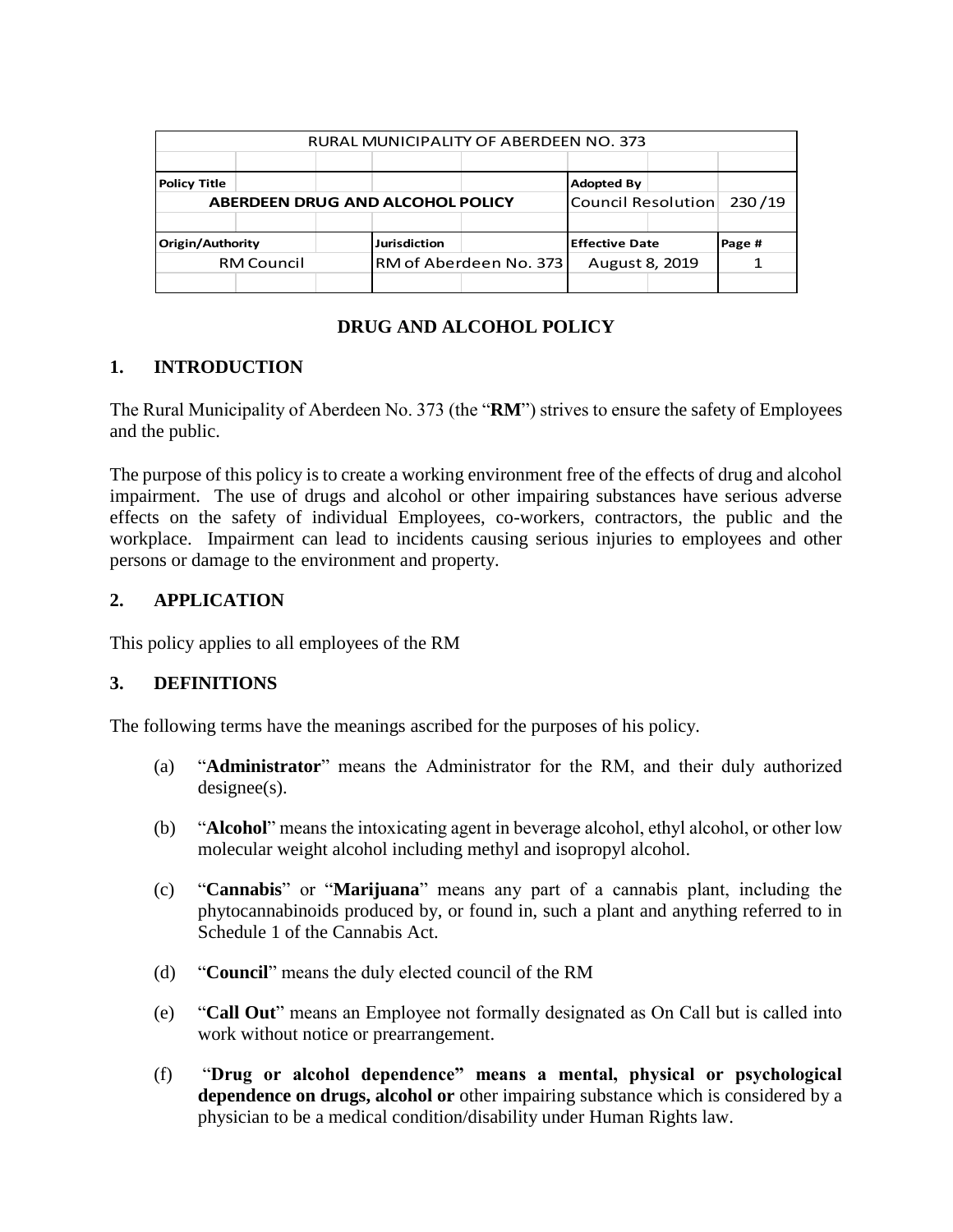- (g) "**Employee**" means any person employed with the Municipality.
- (h) "**Fit for Duty**" means being able to safely perform assigned duties and responsibilities without any impairment due to the use or after-affects of alcohol, drugs or medication.
- (i) "**Illicit Drugs**" means any drug or substance that is not legally obtainable and whose use, sale, possession, purchase or transfer is restricted or prohibited by law (for example, street drugs such as heroin and cocaine).
- (j) "**Management**" refers to a group of positions that are managerial in nature and includes the Administrator and the RM Foreman.
- (k) "**Marijuana**" or "Cannabis" means any part of a cannabis plant, including the phytocannabinoids **produced** by, or found in, such a plant and anything referred to in Schedule 1 of the Cannabis Act.
- (l) "**Medical or Medicinal Cannabis or Marijuana**" means Marijuana or Cannabis product that prescribed by an accredited physician.
- (m) "**Medication**" refers to a drug obtained legally by an employee and used as prescribed or directed, including but not limited to those obtained by the employee with a doctor's prescription or medical document, as contemplated by the Access to Cannabis for Medical Purposes Regulation (as amended, repealed and replaced from time to time), and non-prescription or over the-counter products.
- (n) "**Municipal Business**" means the official duties of Employees as described in the job description or other approved and directed duties as assigned by a Supervisor and may include attending approved training, conferences, meetings or workshops.
- (o) "**Municipal Vehicle**" means to a vehicle that is owned or leased by the RM.
- (p) "**On-Call**" means an Employee who is prearranged, scheduled or designated to be available to report for work should they be called in.
- (q) "**Recreational Cannabis**" or "**Recreational Marijuana**" means the use of cannabis products recreationally or without a prescription.
- (r) "**Restricted Drug**" means any drug or substance capable of causing intoxication or impairment which is legally obtainable for recreational use and whose sale, purchase, possession, or transfer are restricted by law (such as cannabis, when legalized on October 17, 2018)
- (s) "**Safety Sensitive Position**" means a position where the performance of duties or responsibilities with impaired physical or mental ability could foreseeably have a direct negative impact on the health or safety of employees, contractors, customers, the public or the environment, or could lead to significant property damage. Examples include driving vehicles, operating powered mobile equipment, repair and maintenance of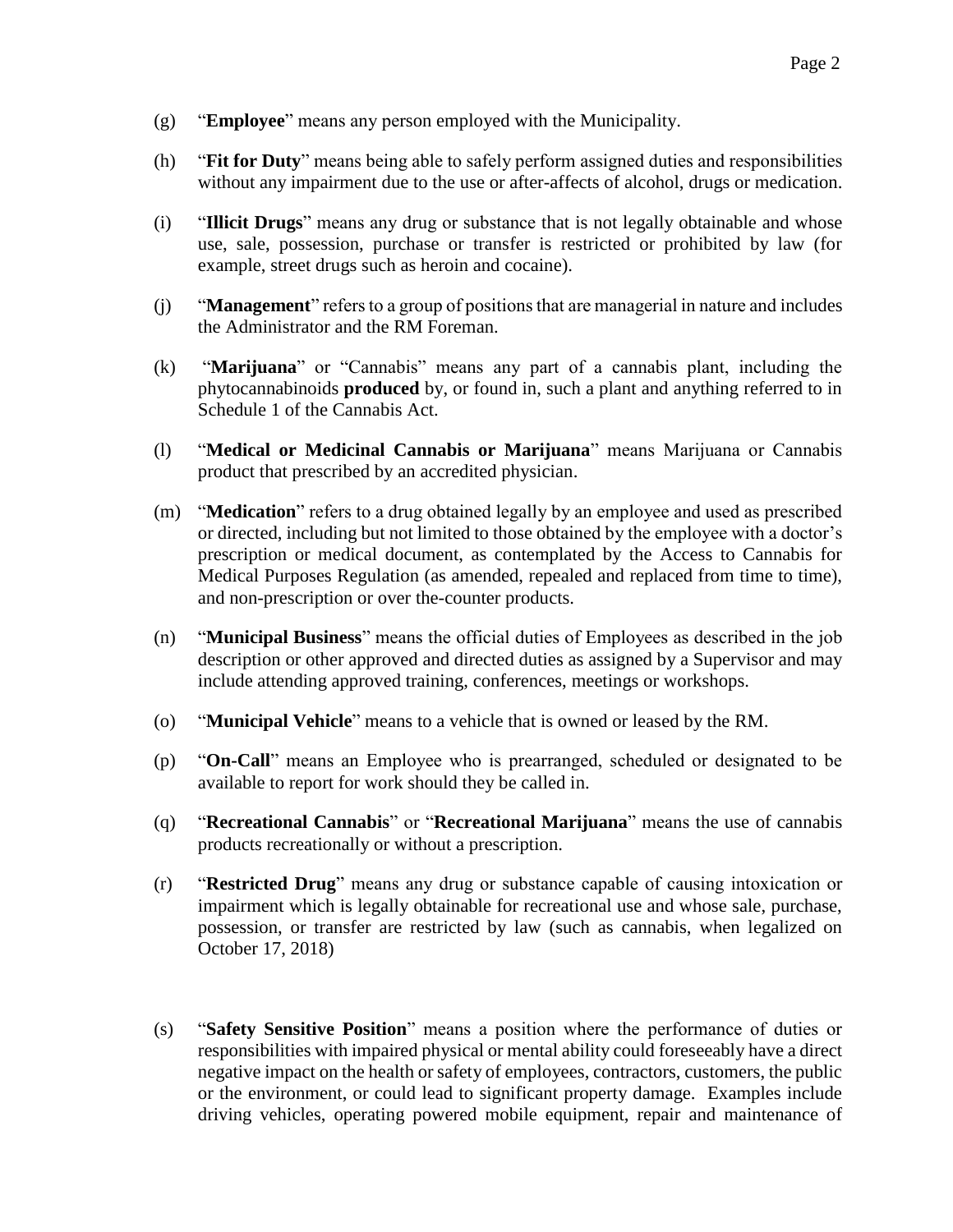vehicles and equipment, operating any equipment which could seriously injure any person as a result of misuse and the operation and maintenance of drinking water systems. Supervisors who directly supervise the working level positions on site, or who perform the same duties or exercise the same responsibilities, are deemed to hold safety-sensitive positions.

- (t) "**Significant Incident**" means any actual or alleged event or situation that creates a significant risk of substantial or serious harm to an individual or to property.
- (u) "**Supervisor**" refers to the member of Management that has been assigned to supervise an Employee or group of Employees as determined by the current organizational chart.
- (v) "**Tampering**" includes, but is not limited to:
	- (i) Adding, or attempting to add, any foreign material or substance to a test sample;
	- (ii) Making, or attempting to make, use of third party samples;
	- (iii) Ingesting, or attempting to ingest, any substance or material (also known as adulterants) to mask the presence of an illicit drug; and
	- (iv) Assisting or attempting to assist in the above activities.
- (w) "**Under the Influence**" means the use or alcohol, drugs (including Illicit, Restricted, Medication) to the extent that the Employee is unable to perform job duties in a safe or productive manner, is in a physical or mental state that creates a safety risk to others or is displaying signs or symptoms of substance abuse such as slurred speech, alcohol on the breath or atypical behaviour.

#### **4. Responsibility of the RM and the Employee**

The RM has the responsibility to provide a safe and healthy work environment;

Each Employee has the responsibility to:

- (a) Report to work fit for duty, capable of performing their tasks productively and safely;
- (b) Understand and comply with alcohol and drug prohibitions;
- (c) Use Medications responsibly, be aware of potential side effects and notify their supervisor of any potential unsafe side effects; and
- (d) Encourage peers or co-workers to seek help when there is a potential breech of this policy.

#### **5. Prohibitions**

5.1 During working hours, whether on the RM's premises or while conducting employmentrelated activities off the Rm's premises, including during meal periods, scheduled breaks,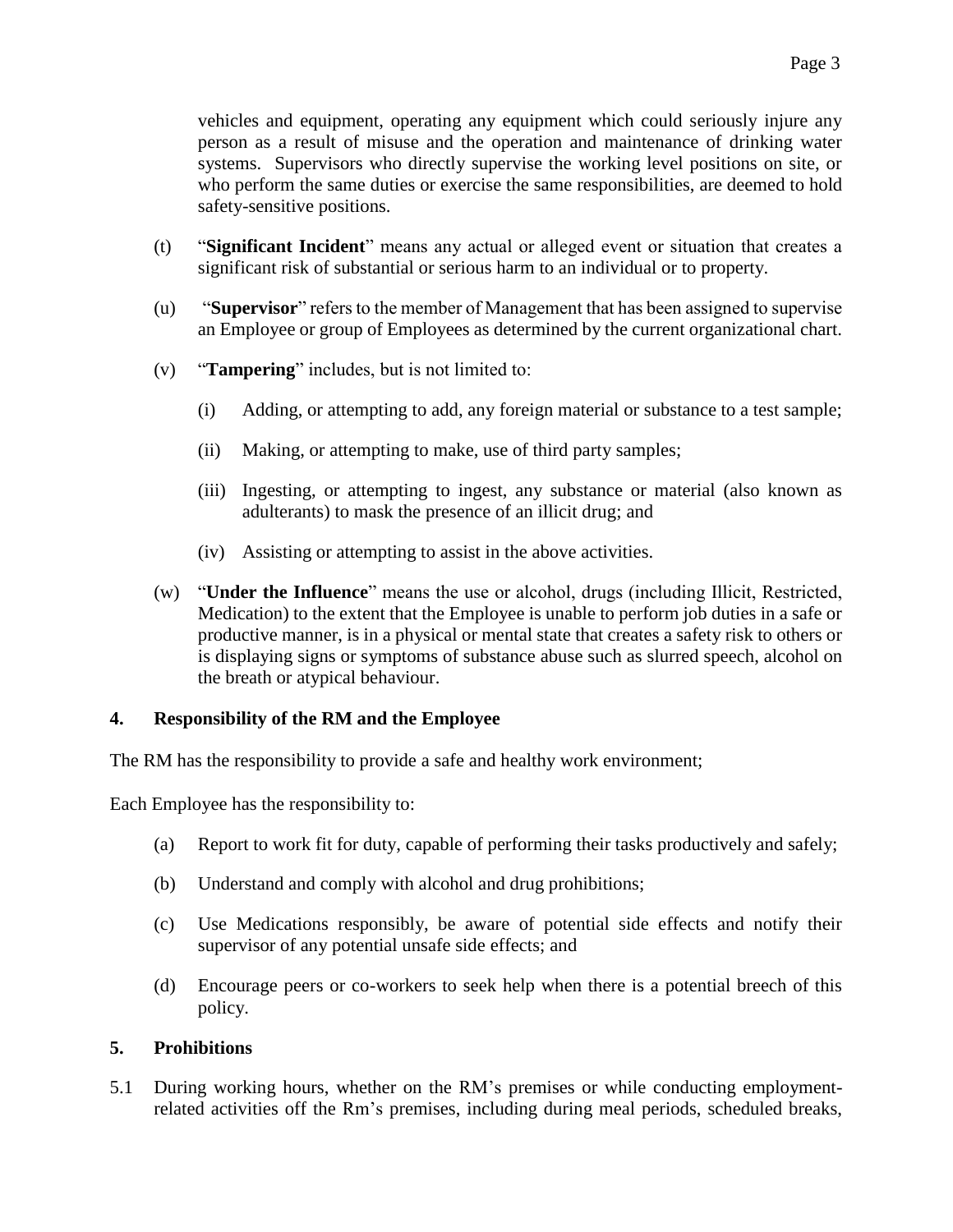social events sponsored by the RM (unless otherwise indicated), and on-call shifts, no employee shall:

- (a) Use, consume, possess, distribute, sell or be under the influence of Illicit Drugs;
- (b) Use, consume, possess, distribute, sell or be under the influence of Restricted Drugs;
- (c) Use, consume, possess, distribute, sell or be under the influence of alcohol, unless authorized by the Municipality for a specific limited purpose;
- (d) Use, consume, possess, distribute, sell or be under the influence of any other intoxicants, whether a controlled or uncontrolled substance; or
- (e) Possess, use or offer for sale drug paraphernalia.
- 5.2 An Employee shall not, under any circumstances, consume alcohol or use, consume, ingest, or inhale Illicit Drugs, Restricted Drugs or other intoxicants while in care and control of or responsible for any of the RM vehicles or equipment, or while using the employee's vehicle for work-related purposes.
- 5.3 If an Employee is called to work (a Call Out), whether formally designated as On Call or not, after regular working hours to perform work-related duties and has been consuming alcohol or using Drugs or other intoxicants, it is the employee's responsibility to:
	- (a) Decline the call out;
	- (b) Ensure that he or she does not perform any employment duties, including operate a motor vehicle, while under the influence of alcohol, Illicit Drugs, Restricted Drugs, Medication or any other intoxicant or substance, if impairment has resulted;
	- (c) Notify the employee's supervisor of the circumstances immediately; and
	- (d) Confirm directly or through the employee's supervisor that a responsible employee who is not under the influence of alcohol, Drugs, or intoxicants will perform the required task.

#### **6. Medications and Medical Marijuana**

- 6.1 The legal use of prescription medications are permitted at work providing they do not impair the Employee's ability to perform their work effectively and in a safe manner.
- 6.2 If a medication including Medical Marijuana has been prescribed that causes impairment, the Employee must disclose the medication, the side effects and the treatment plan to Human Resources. A diagnosis does not need to be provided.
- 6.3 The RM is committed to accommodating an Employee's necessary use of Prescription Medications to the extent reasonably possible without undue hardship.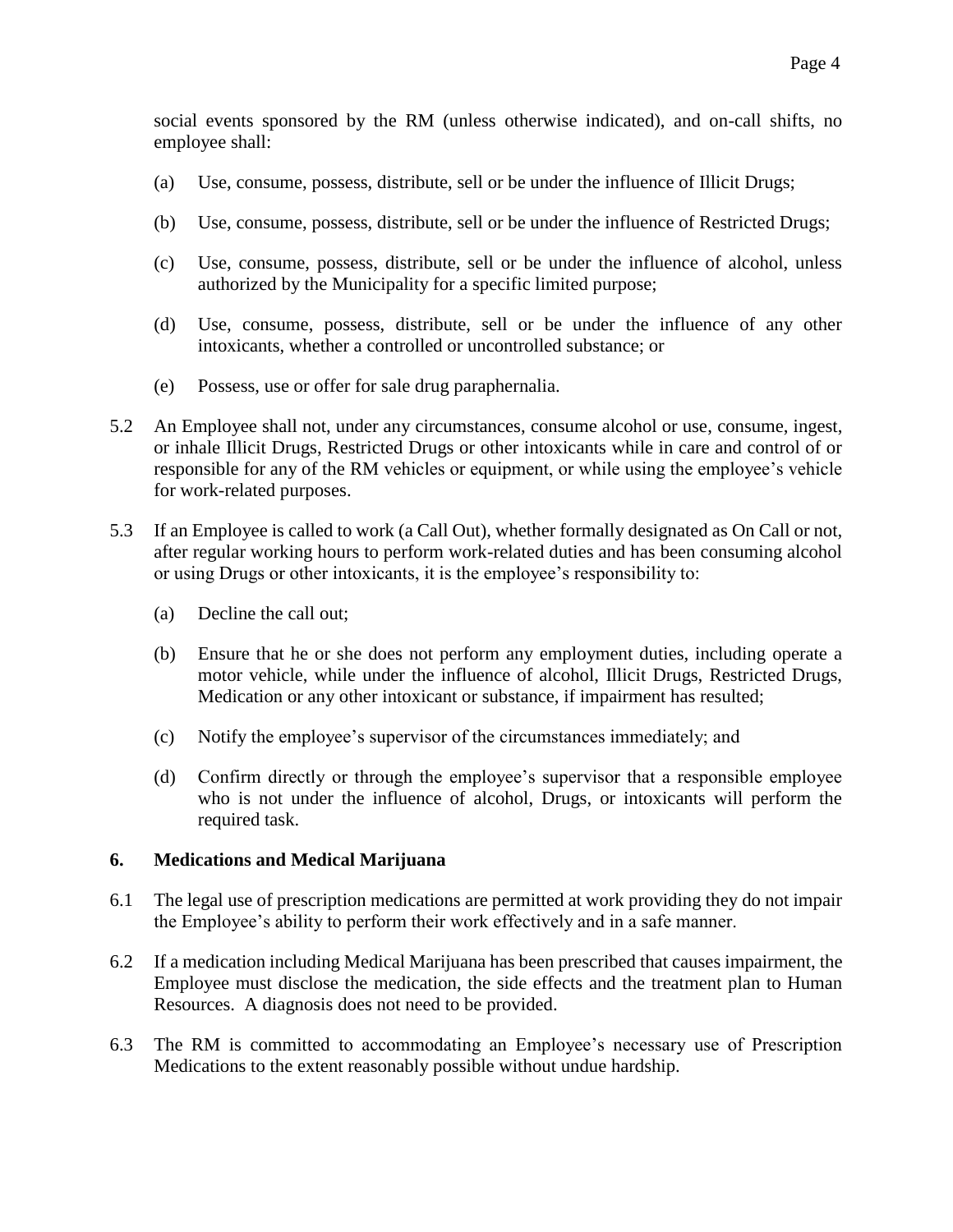### **7. Drug, Alcohol or Substance Addiction**

- 7.1 The RM acknowledges its responsibility to assist and accommodate Employees suffering from illness/addiction to alcohol or drugs to the extent reasonably possible without undue hardship.
- 7.2 An Employee suffering from drug, alcohol or other substance addiction are required to disclose the addiction to Human Resources or their Management Supervisor.
- 7.3 Employees who are concerned that a fellow Employee may be suffering from a drug or alcohol addiction are strongly encouraged to report their concerns to a supervisor.
- 7.4 If an Employee neglects or refuses to disclose such a condition to the RM, the RM will be forced to deal with breaches of this policy assuming that the Employee is not suffering from an addiction or illness related to drugs and alcohol but has simply disregarded the policy, in which case immediate disciplinary action will be taken.
- 7.5 Seeking voluntary assistance for drug and alcohol addition will not jeopardize an Employee's employment with the Employer, so long as the Employee continues to cooperate and seek appropriate treatment for their disclosed problem and is able to treat and control the problem to facilitate a safe return to work within the reasonably foreseeable future.
- 7.6 The Employee may utilize any accrued/earned sick leave when attending rehabilitation for the drug, alcohol or other intoxicant addictions.
- 7.7 Employees suffering from drug, alcohol or other intoxicant addiction who fail to co-operate with assistance or treatment programs and/or engage in repeated infractions of this policy, will be subject to the normal disciplinary sanctions, including immediate termination for just cause.
- 7.8 When an employee returns to work following a disclosure that the employee suffers from a drug, alcohol or other intoxicant dependency and subsequent treatment, the RM may require the employee to undergo a return-to-work test. Further random unannounced return-to-work testing may be required for up to one year after the employee returns to work.

#### **8. Reasonable Cause and Post Incident Testing**

- 8.1 The RM reserves the right to conduct testing for the presence of drug and alcohol when it has reasonable cause to believe that the actions, appearance or conduct of an Employee while on duty is indicative of the use of drugs, alcohol or other intoxicants. While the RM reserves this right for all of its employees, employees should understand that the necessary threshold to establish reasonable cause in the eyes of the Employer will be lower for employees in safety-sensitive positions given the potential consequences involved.
- 8.2 The basis for the decision to test will be documented as soon as possible after the action has taken place. The referral for the test will be based on specific, personal observations resulting from, but not limited to: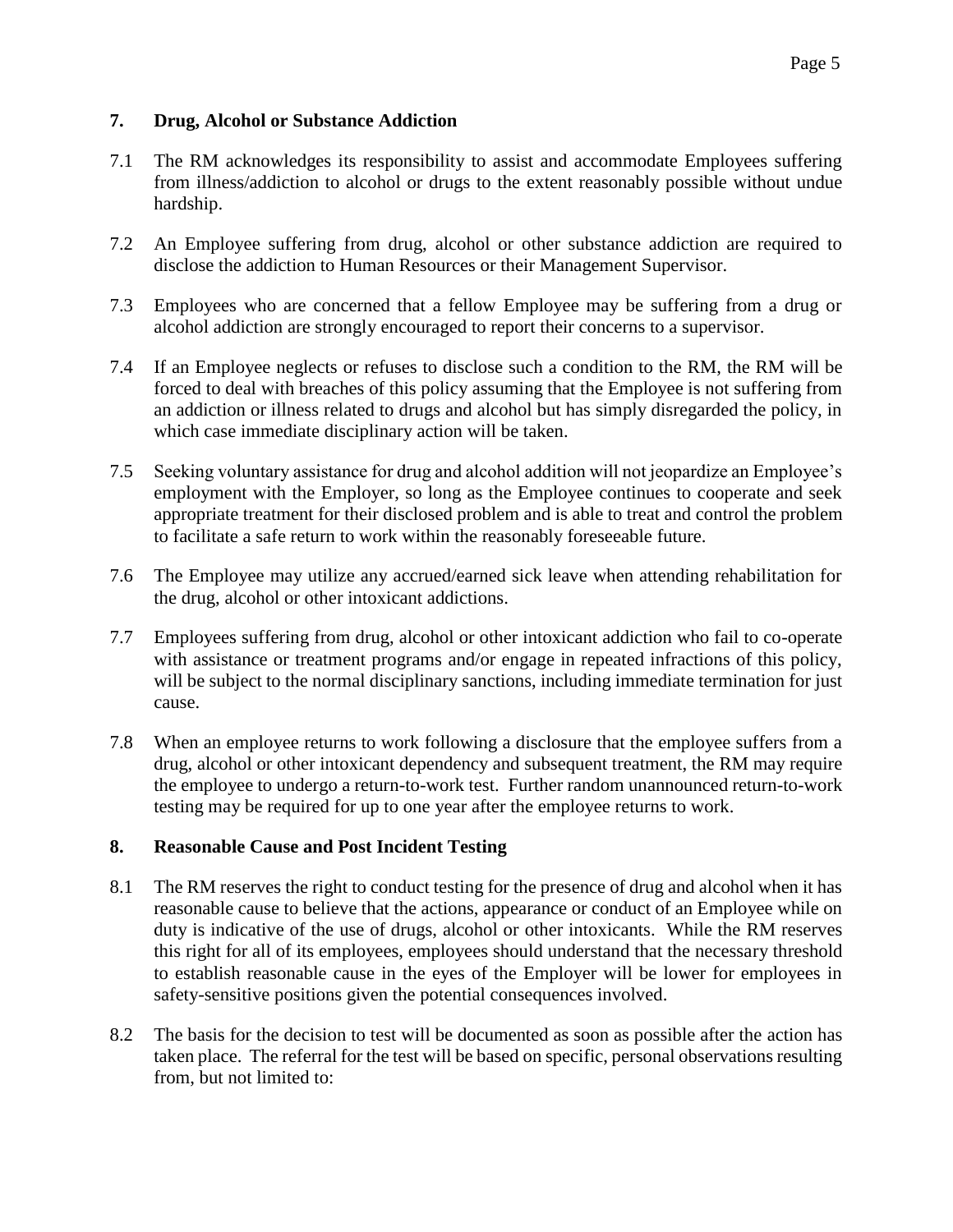- (a) Observed use or evidence of drugs or alcohol (i.e. smell of alcohol);
- (b) Erratic or atypical behaviour of the Employee;
- (c) Involvement in an accident or a near miss;
- (d) Changes in physical appearance of the Employee; v. Changes in the behaviour of the Employee;
- (e) Changes in speech patterns of the Employee;
- (f) Discovery of intoxicants, drugs, alcohol or related paraphernalia found in locations to which an Employee has sole or primary access, including Employee lockers, assigned vehicles; or
- (g) Involvement in a Significant Incident.
- 8.3 The Municipality may conduct reasonable cause testing upon receipt of a credible complaint or concern by a co-worker or third party that an Employee may be using drugs, alcohol or other substances contrary to this policy. Records of the complaint must be retained but shall remain confidential
- 8.4 In all situations where the RM believes an Employee is unfit to be at the workplace, the Employee will be escorted home.
- 8.5 All tests shall be conducted respectfully and in a manner to minimize the intrusive nature of tests. The RM will arrange for the alcohol and drug testing to be undertaken. The process is to be completed as soon as possible after the circumstance giving rise to the decision to test.
- 8.6 Any testing undertaken pursuant to this Policy, including analysis of results, shall be performed by a qualified professional. Where appropriate, results shall be confirmed by laboratory testing, which shall be performed at an accredited laboratory;
- 8.7 Testing will be performed in compliance with the testing procedures as defined by the drug and/or alcohol testing facility. Positive test results shall be reviewed and verified by a physician to confirm if a drug or alcohol dependency exists.
- 8.8 The RM will store test results in a secure location with access restricted to the Administrator with access being provided upon request to anyone demonstrating a need for access to test results. Test results will not be disclosed to third parties without prior written consent of the employee, except where otherwise required by law.
- 8.9 Refusal to submit to drug/alcohol/intoxicant testing, failing to report for drug, alcohol or other intoxicant testing, tampering or attempting to tamper with test sample, assisting with tampering or attempting to assist in the tampering of a test sample, will be deemed to be a positive test result, resulting in the employee being subject to disciplinary action, including termination for just cause.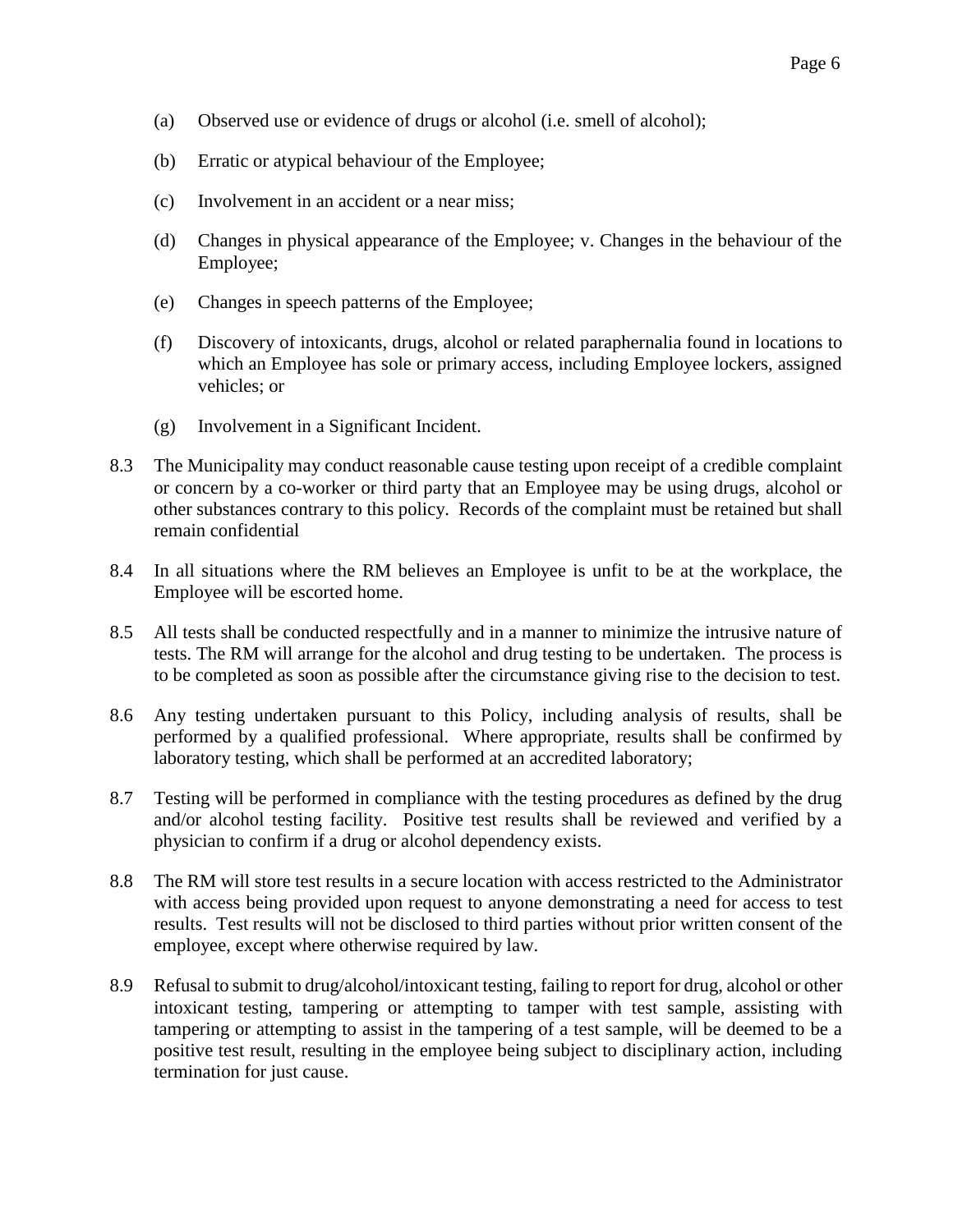## **9. Test Levels**

- 9.1 For the purposes of this Policy, the following levels shall govern:
	- (a) Drug Panel, Urine Screening Cut-off Concentration Levels- a test result at these levels or above is a positive test:
		- (i) Amphetamine 500 ng/mL
		- (ii) Cocaine metabolite 150 ng/mL
		- (iii) Cannabinoids 50 ng/mL
		- (iv) Opiates 2000 ng/mL
		- (v) MDMA 500 ng/mL
		- (vi) Phencyclidine 25 ng/mL
		- (vii) 6-Acetylomorphine 10 ng/mL
		- (viii) Marijuana metabolite 50 ng/mL
	- (b) Confirmation Urine Drug Concentration Levels- a test result at these levels or above is a positive test.
		- (i) Amphetamine
		- (ii) Methamphetamine 250 ng/mL 250 ng/mL
		- (iii) Cocaine metabolite 100 ng/mL
		- (iv) Codeine 2000 ng/mL
		- (v) Morphine 2000 ng/mL
		- (vi) MDMA 250 ng/mL
		- (vii) MDA 250 ng/mL
		- (viii) MDEA250 ng/mL
		- (ix) Phencyclidine 25 ng/mL
		- (x) 6-Acetylmorphine 10 ng/mL
		- (xi) Marijuana metabolite 15 ng/mL
- 9.2 An Alcohol Level equal to or in excess of 0.040 grams per 210 litres of breath is a positive test.